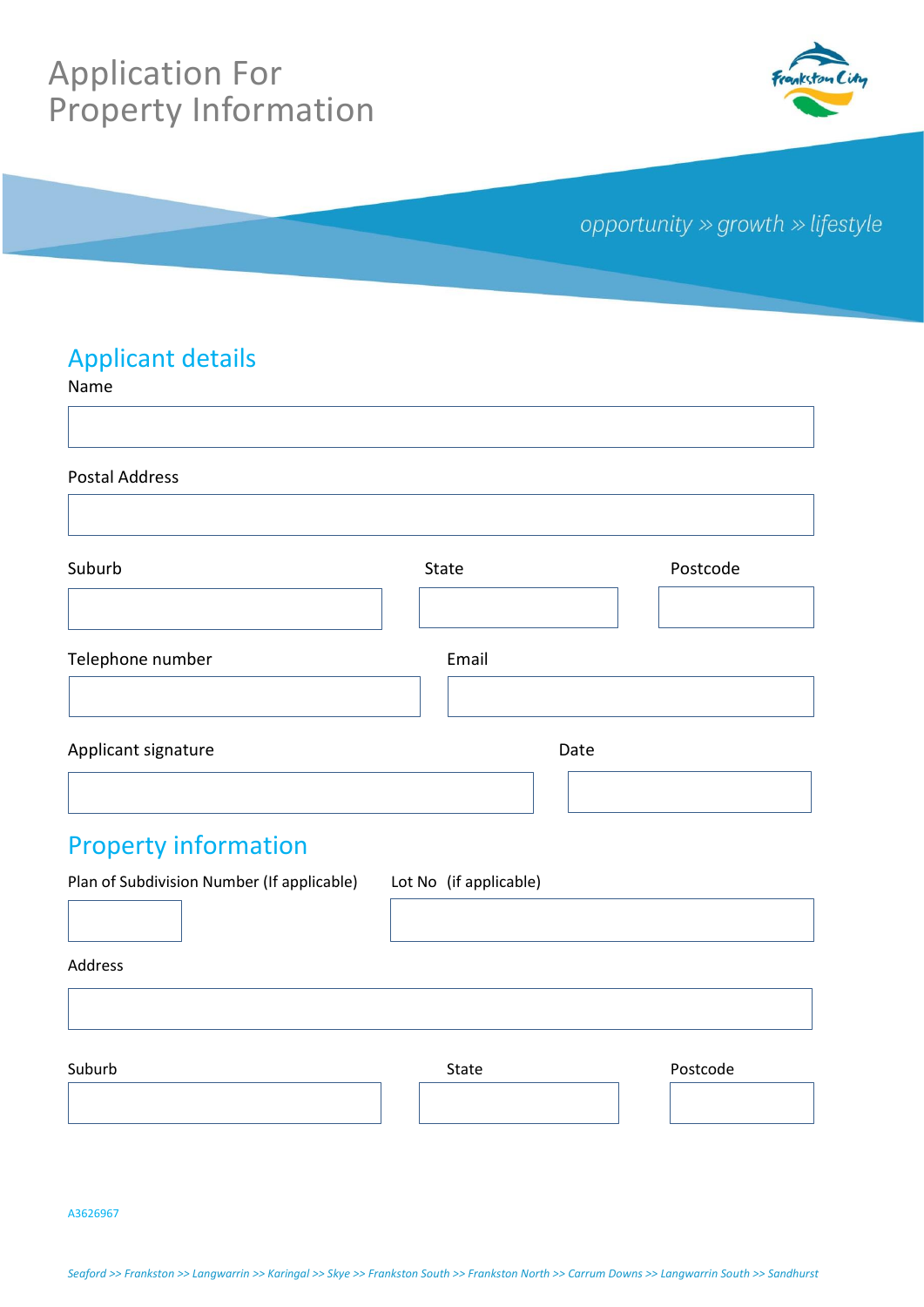#### Information required & fees (includes GST)

| Building Permit particulars form - Reg. 51(1)<br>This form details all Building Permits issued in the previous ten years<br>and any outstanding Notice or Order.                                                                                                                                                                                               |          |
|----------------------------------------------------------------------------------------------------------------------------------------------------------------------------------------------------------------------------------------------------------------------------------------------------------------------------------------------------------------|----------|
| Urgent Building Particulars for - Ref. 51(1)<br>24 Hour turnaround (subject to availability).                                                                                                                                                                                                                                                                  | \$203.00 |
| Property Information - Reg. 51(2)<br>This form advises whether the property is within a designated Termite<br>prone area. Please refer to Melbourne Water,<br>https://www.melbournewater.com.au for a Flood prone area report.<br>These reports are required prior to the issue of a Building Permit.<br>Please refer to Land.vic.gov.au for a Bushfire Report | \$47.90  |
| Urgent property information - Reg. 51(2)                                                                                                                                                                                                                                                                                                                       | \$203.00 |
| Swimming Pool/Spa property information (Building Amendment<br>(swimming pool and spa) Regulation 2019                                                                                                                                                                                                                                                          | \$47.90  |
| <b>Total Payment Due</b>                                                                                                                                                                                                                                                                                                                                       | \$       |

#### *Privacy notice*

*Frankston City Council is committed to protecting your privacy. Council requires personal information to carry out its functions under the Local Government Act 1989 and other legislation and to provide services to the community. In some cases this will involve disclosure of your information to other parties, such as Council's contractors or other agencies. Your personal information will only be used and disclosed as authorised by law. For further information about how Council handles personal information, or to request access to your personal information, see [www.frankston.vic.gov.au](http://www.frankston.vic.gov.au/) or contact Council's privacy officer on 1300 322 322.*